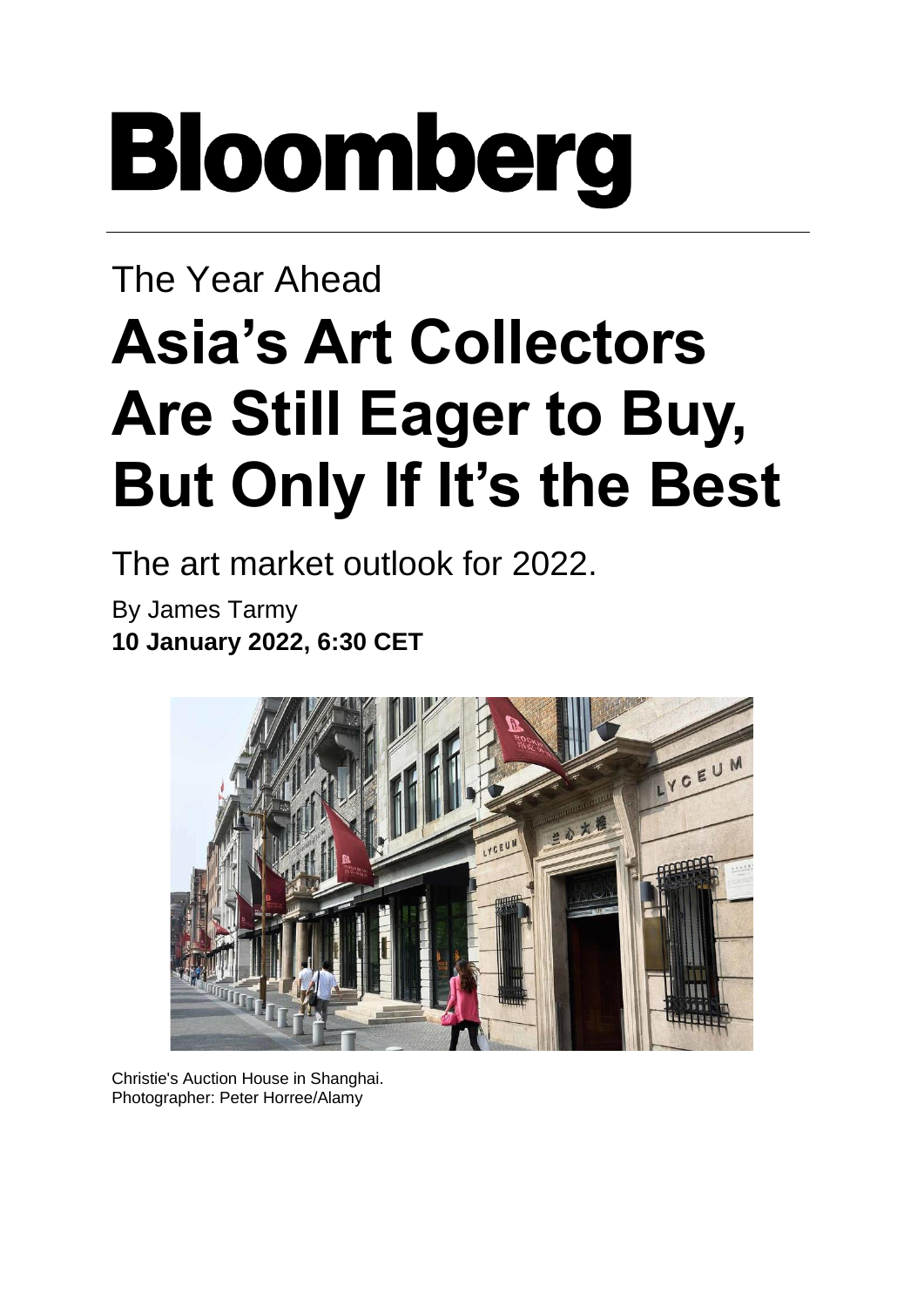Fine Art can provoke or inspire, but at its essence it's also a luxury good: an expensive object that confers status. Little wonder then, like almost every other luxury sector, the art market had a [spectacular](https://www.bloomberg.com/news/articles/2021-12-16/luxury-brands-are-keeping-their-pandemic-playbooks-and-expanding-into-e-commerce) 2021. Art and collectible transactions at [Christie's](https://www.christies.com/) totaled \$7.1 billion, its highest sum in five years, and \$7.3 billion at [Sotheby's](https://www.sothebys.com/en/), its highest ever. Galleries large and small reported selling out new inventory. Even art fairs, hobbled by collectors' reticence to participate in large gatherings, managed to [produce](https://www.bloomberg.com/news/articles/2021-12-06/art-basel-miami-beach-2021-winners-and-losers-trends-to-watch)

[respectable](https://www.bloomberg.com/news/articles/2021-12-06/art-basel-miami-beach-2021-winners-and-losers-trends-to-watch) sales.

There are signs this streak may not continue. The ultrarich will always be fine, but the merely wealthy—the people who sustain the so-called middle market with art prices that range from about \$100,000 to \$2 million—are susceptible, like the rest of us, to macroeconomic pressures such as tax increases and inflation.

In the U.K., which UBS Group AG [says](https://artbasel.com/stories/art-market-report-2021) comprised about 20% of the art market in 2020, record fuel prices and supply chain crises slowed economic growth sharply in the third quarter.

In Asia, headwinds are turning gale-force: Hong Kong's Hang Seng Index fell 14% last year. China's real estate industry is in [crisis,](https://www.bloomberg.com/news/articles/2022-01-10/deadline-nears-on-bond-repayment-vote-evergrande-update) and the government has [promised](https://www.bloomberg.com/graphics/2021-china-tech-crackdown-one-year) heightened regulation of the tech sector. Efforts to redistribute wealth from the country's very rich have [dramatically](https://www.latimes.com/world-nation/story/2021-09-14/common-prosperity-china-crackdown-analysis) increased in scope.

And yet, Asian buyers represented 31% of Christie's sales in 2021, and they bid on, or purchased, 46% of lots that sold for more than \$5 million at Sotheby's. So none of those headwinds are slowing dealers, advisers, and auction houses from doubling down in the region.

Last July, Christie's announced plans to move into a newly built 50,000 square-foot, four-story headquarters in Hong Kong, which will be ready in 2024. Several art advisories opened Asian offices in 2021, most notably the new [company](https://www.artintelligenceglobal.com/) founded by market powerhouses Amy Cappellazzo, Yuki Terase, and Adam Chinn. International galleries have continued to establish outposts in Seoul and Taipei, among other places.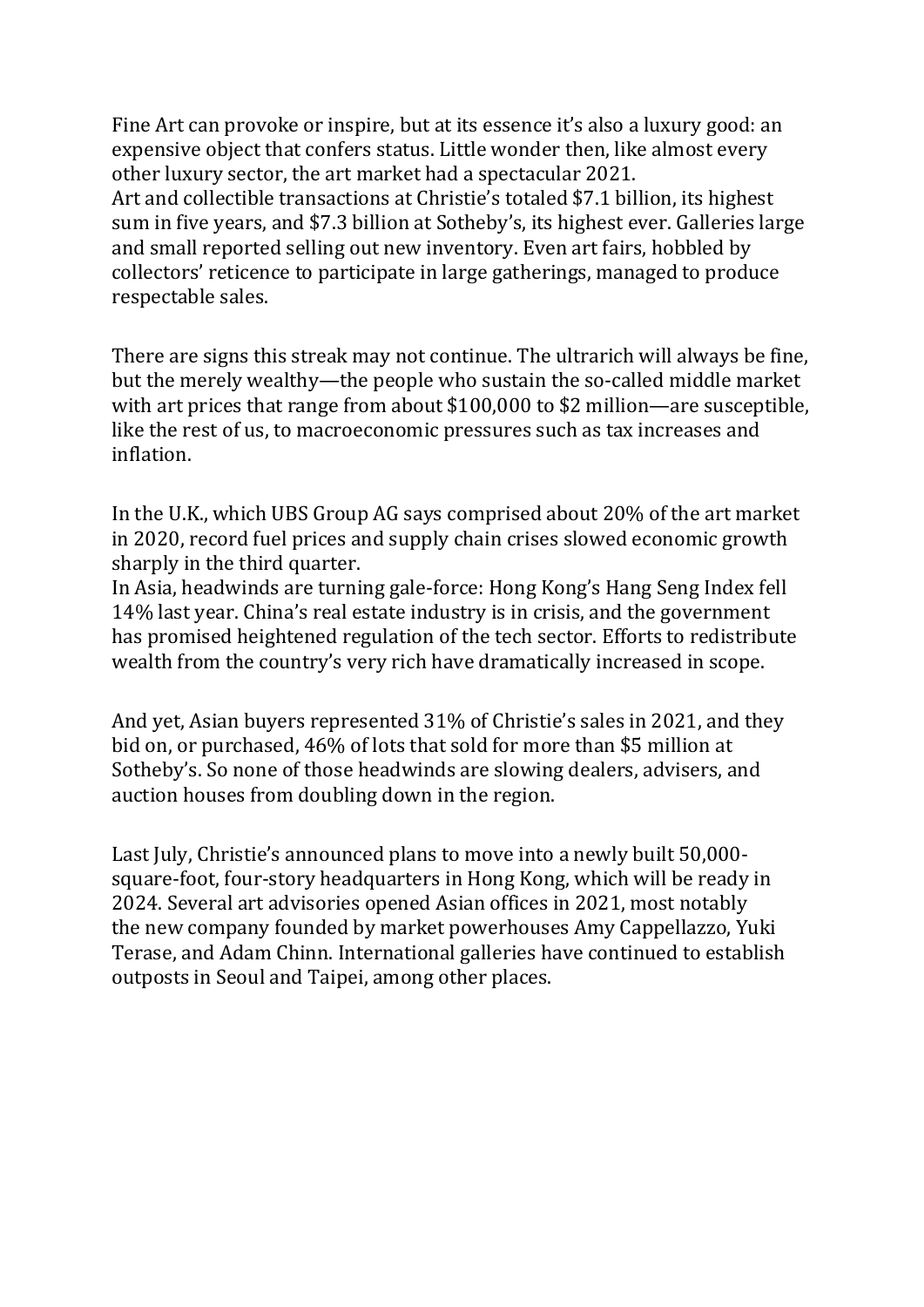

Artist Amoako Boafo's paintings have found a following among Asian collectors. Photographer: Francis Kokoroko

The chief cause for optimism is simple: The Asian art market is still going strong. "When you look at the performance of our top 20 lots across the [December] [evening](https://www.artnews.com/art-news/market/christies-hong-kong-evening-sale-2021-1234611838/) sales, we sold pretty much everything," says Francis Belin, president of Asia Pacific at Christie's. Equally important, the overall sales volume at Christie's Hong Kong increased dramatically. "We had our strongest modern and contemporary season ever," he adds.

Rich Asian collectors, it seems, are continuing to pour money into art, even as other assets fluctuate. "We're looking at a reallocation of wealth to the art area, even if their wealth isn't soaring," says Philip Hoffman, chief executive officer of the Fine Art Group, an art advisory and investment company. "I was just talking to one of our mainland Chinese clients, and their feedback is: They want to carry on buying."

What they're buying has begun to change, though, and these shifts could have reverberations across the global art market. "The secondary impressionist markets sort of vanish," Hoffman says. "A lot of subject matter has gone out of fashion—silver, furniture, carpets. And yet there's a fascination with antiquities. They'll pay huge money for incredibly rare antiquities."